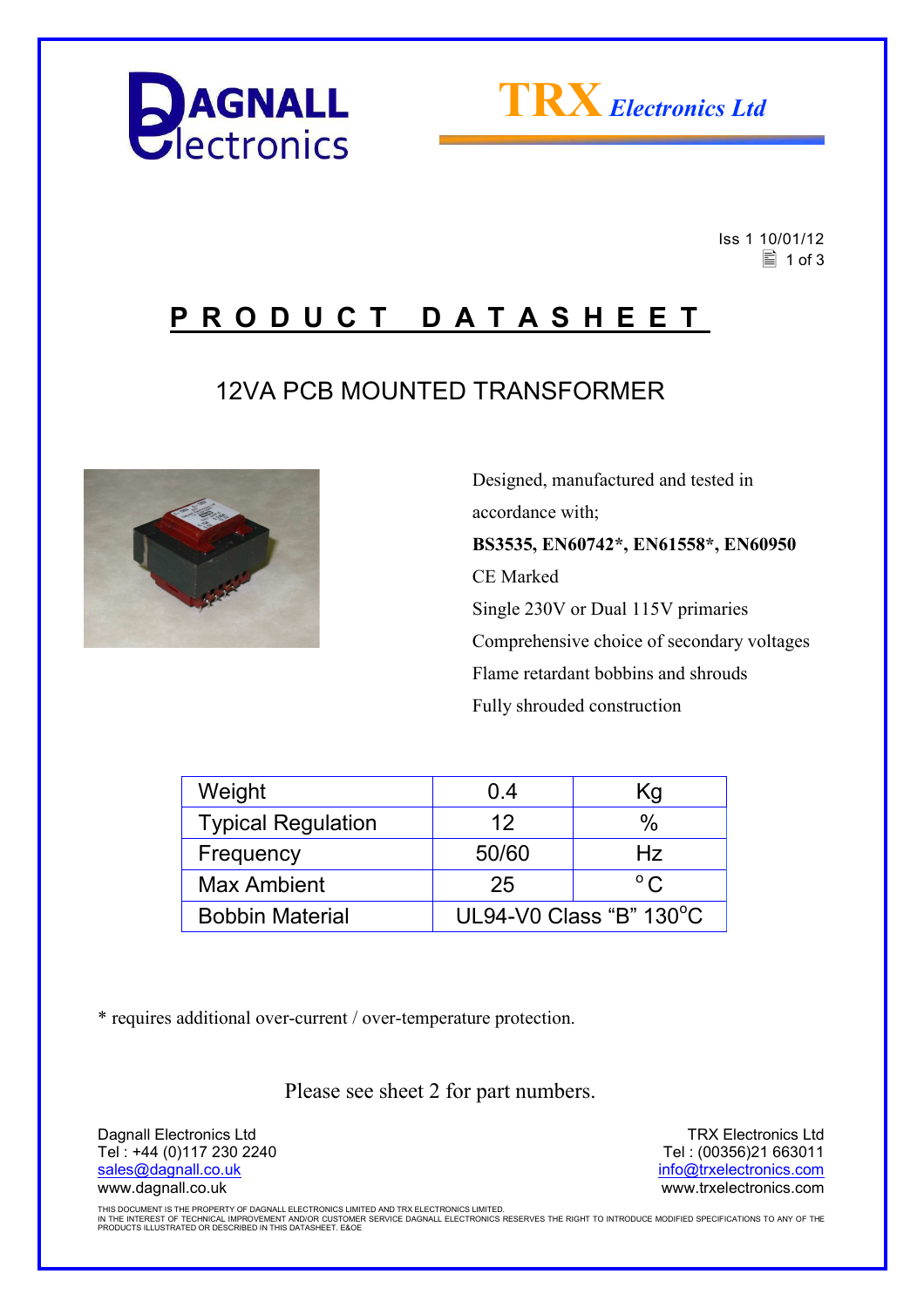



Iss 1 10/01/12  $\boxed{2}$  of 3

### Part Numbers

| Part No | Primary     | Secondary | Recommended<br><b>Secondary Fuse</b> |
|---------|-------------|-----------|--------------------------------------|
| D3016   | 230         | $6 + 6$   | 1A                                   |
| D3017   | 230         | $9 + 9$   | 0.80A                                |
| D3018   | 230         | $12+12$   | 0.50A                                |
| D3019   | 230         | $15+15$   | 0.40A                                |
|         |             |           |                                      |
| D3020   | $115+115$   | $6 + 6$   | 1A                                   |
| D3021   | $115+115$   | $9 + 9$   | 0.80A                                |
| D3022   | $115 + 115$ | $12+12$   | 0.50A                                |
| D3023   | $115+115$   | $15+15$   | 0.40A                                |

Please see sheets 3 for dimensions and pin outs.

Dagnall Electronics Ltd Tel : +44 (0)117 230 2240 sales@dagnall.co.uk www.dagnall.co.uk

TRX Electronics Ltd Tel : (00356)21 663011 info@trxelectronics.com www.trxelectronics.com

THIS DOCUMENT IS THE PROPERTY OF DAGNALL ELECTRONICS LIMITED AND TRX ELECTRONICS LIMITED.<br>IN THE INTEREST OF TECHNICAL IMPROVEMENT AND/OR CUSTOMER SERVICE DAGNALL ELECTRONICS RESERVES THE RIGHT TO INTRODUCE MODIFIED SPECIF